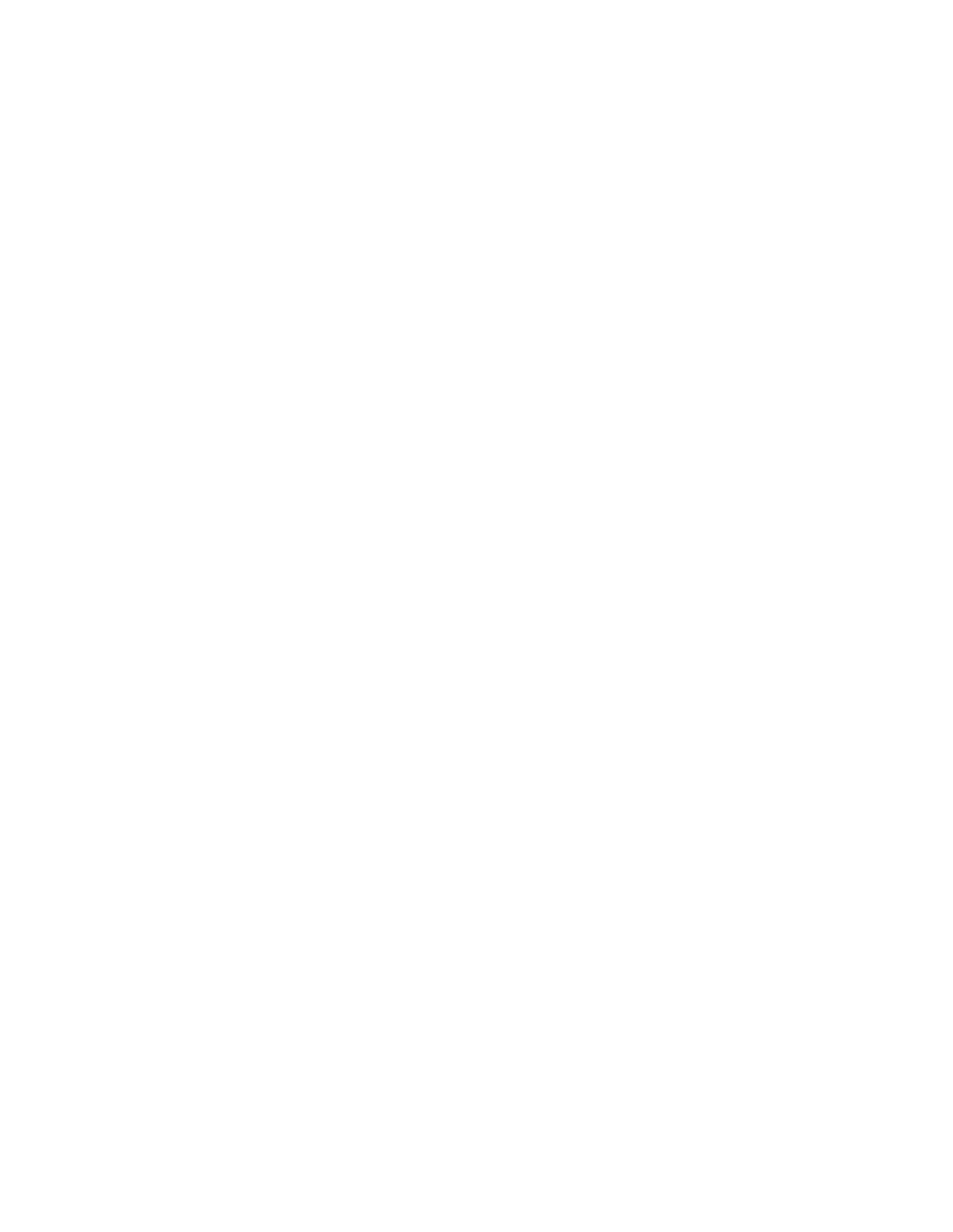### **HILL, Chief Justice.**

[¶1] Appellant, Dayelle Fargey Bradley (Wife), seeks review of an order of the district court that denied her petition to modify a divorce decree, as well as the denial, in effect, of her motion to enforce the existing divorce decree's terms. Appellee, Robert H. Bradley (Husband), contends that the district court acted properly in denying Wife's petition and motion. We will reverse and remand with directions that the district court modify its decree of divorce to grant the divorce and reserve ruling on any decision with regard to the equitable distribution of marital property until a hearing can be held pursuant to W.R.C.P. 55(b).

## **ISSUES**

[¶2] Wife raises these issues:

1. Did the District Court commit reversible error when it granted [Husband's] Decree of Divorce as a default judgment in violation of [Wife's] right of due process under Article 1, § 6 of the Constitution of the State of Wyoming and the Fourteenth Amendment of the Constitution of the United States, when such Decree of Divorce granted relief beyond that requested by [Husband's] complaint and without further notice to [Wife]?

2. Did the District Court commit reversible error when it denied [Wife's] Petition to Modify Decree of Divorce where the Decree was based upon a substantive mistake of law?

3. Did the District Court commit reversible error by denying [Wife's] Petition to Modify the Decree of Divorce where [Wife] established sufficient grounds for modification pursuant to Wyoming Statute § 1-16-401 and Wyoming Rules of Civil Procedure, §§ 55(c) and 60(b)?

4. Did the District Court commit reversible error by refusing to grant [Wife's] Motion to Enforce Divorce Decree where [Husband] did not seek relief from the Decree and did not submit any evidence supporting grounds for relief from the Decree or grounds to contravene the obligations set forth in the Decree?

Husband responds with a substantially different and much longer list of proposed issues: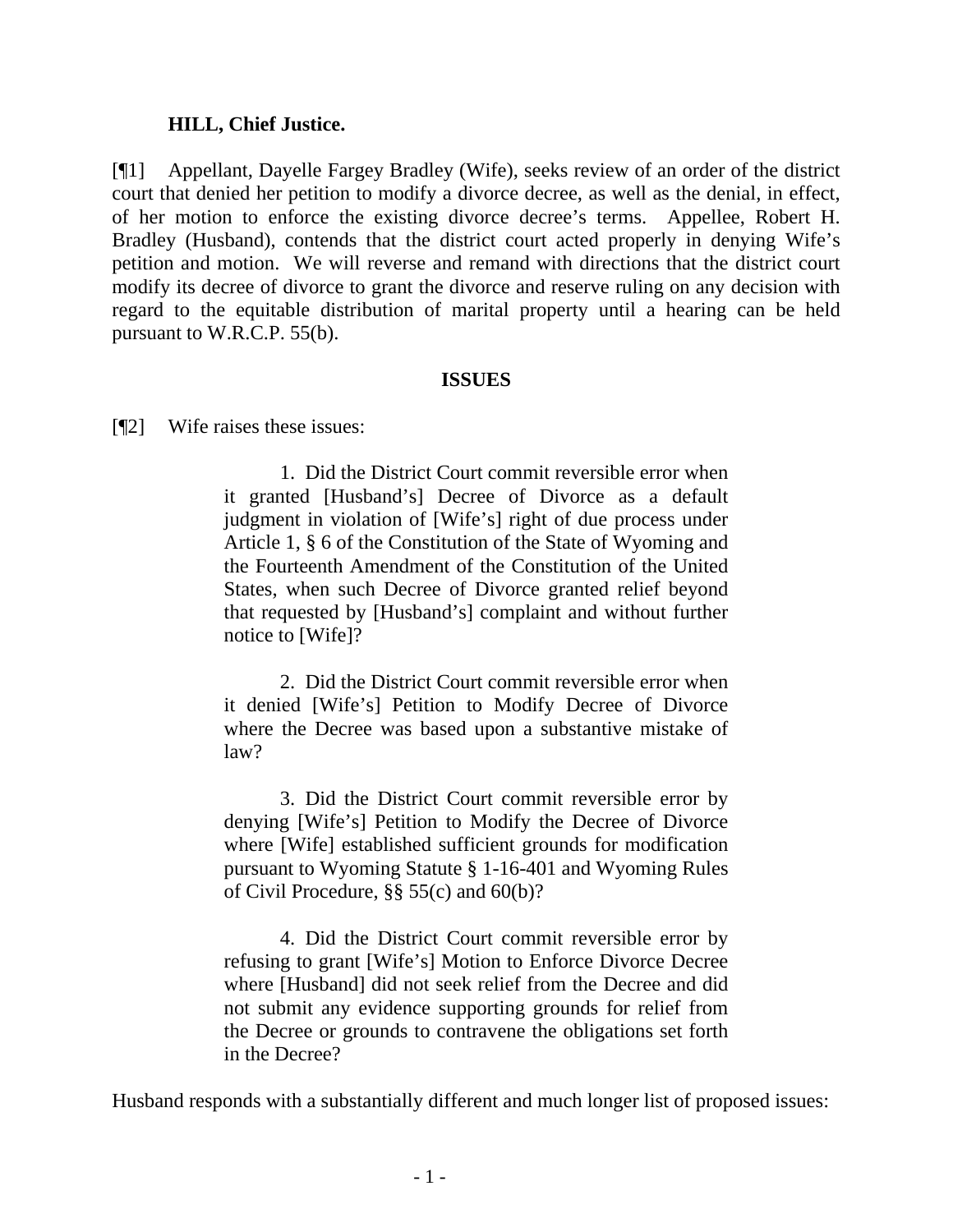1. When the parties had a prenuptial agreement providing that its validity, execution, enforcement and construction should be governed by Minnesota law but that it shall be subject to modification by mutual agreement made in writing and executed and acknowledged by the parties, and when the parties subsequently signed a handwritten agreement modifying the prenuptial agreement, should the enforceability of that handwritten amendment be struck down as an improper modification under Minnesota law or be upheld as a proper modification complying with the explicit provision in the prenuptial agreement governing modification?

2. Should W.S. § 1-16-401 be interpreted as allowing the reopening of a judgment under circumstances not justified under Rule 60(b), W.R.C.P.? Does such an interpretation raise serious issues of separation of powers?

3. Should a divorce decree granting relief different than that requested in the Complaint be barred by Rule 54(c), W.R.C.P., when the complaint asked for a decree enforcing the terms of the parties' prenuptial agreement, but subsequently the parties changed the agreement and [Husband] was requesting relief consistent with the change?

4. Did the trial court err in refusing to reopen a default judgment when [Wife] failed to enter an appearance or even to retain counsel for over six months after being served with a copy of the complaint, and when [Wife] did not have a meritorious defense?

5. Is [Wife] entitled to reopen the divorce decree based on an alleged mistake by the trial court under Rule  $60(b)(1)$ , W.R.C.P., when [Wife's] motion to reopen the judgment was filed more than thirty days after entry of the judgment?

6. When the parties had a prenuptial agreement under which [Wife] was entitled to \$100,000.00 upon divorce, and when [Wife] signed a handwritten amendment to the prenuptial agreement agreeing that she would not be entitled to the \$100,000.00 if she engaged in adultery, and when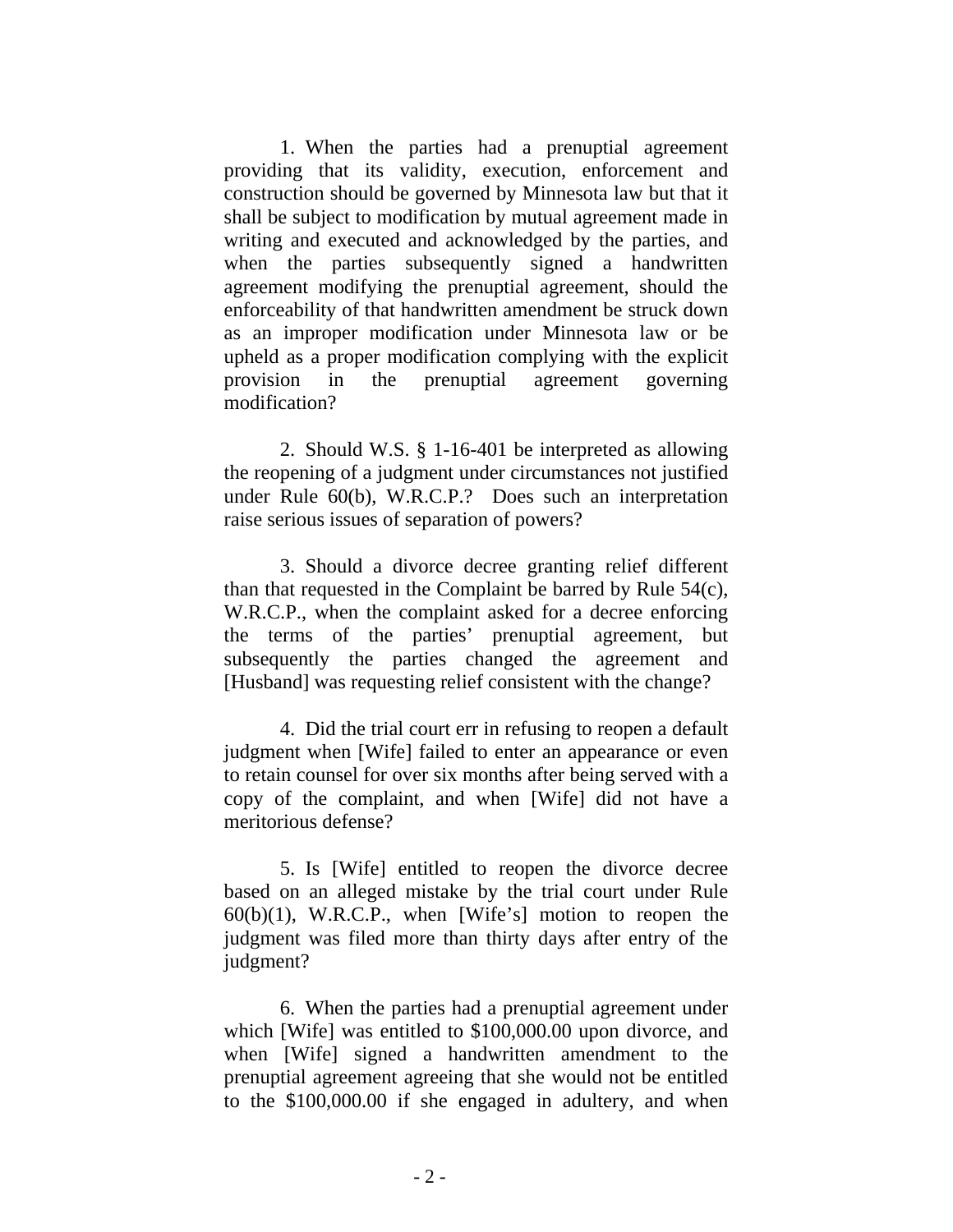[Husband] subsequently confronted [Wife] with his knowledge that she was engaging in adultery and she acknowledged it, and when [Wife] never entered an appearance or took any action to defend her interests for over six months after being served with the divorce complaint seeking enforcement of the terms of the parties' premarital agreement, did the district court deny [Wife] due process of law by entering a divorce decree enforcing the premarital agreement as amended by the parties' handwritten agreement?

7. When the parties had a prenuptial agreement defining the amounts to which each party was entitled in case of divorce, did the district court have to hold a hearing to determine damages after entry of default against [Wife]?

8. Does this Court have any basis for reviewing the [district] court's decision denying [Wife's] motion to enforce the divorce decree, when that motion was based on [Wife's] assertion that she was not cohabiting with a third party, and when no transcript or statement of the evidence is available?

In her reply brief, Wife poses these additional matters:

1. Are the requirements of both Article 14 (Modification) and Article 15 (Interpretation) of the Antenuptial Agreement applicable to a purported post nuptial amendment to the Agreement?

a. Is the purported post nuptial amendment valid when it does not conform to the requirements of either of those two Articles?

2. Must a motion under W.R.C.P. 60(b)(1) seeking to set aside a default judgment based upon mistake of substantive law be filed within thirty days of the entry of the judgment?

3. Is the record sufficiently complete for purposes of considering the propriety of the Trial Court's denial of [Wife's] Motion to Enforce Divorce Decree?

## **FACTS AND PROCEEDINGS PERTINENT TO THIS APPEAL**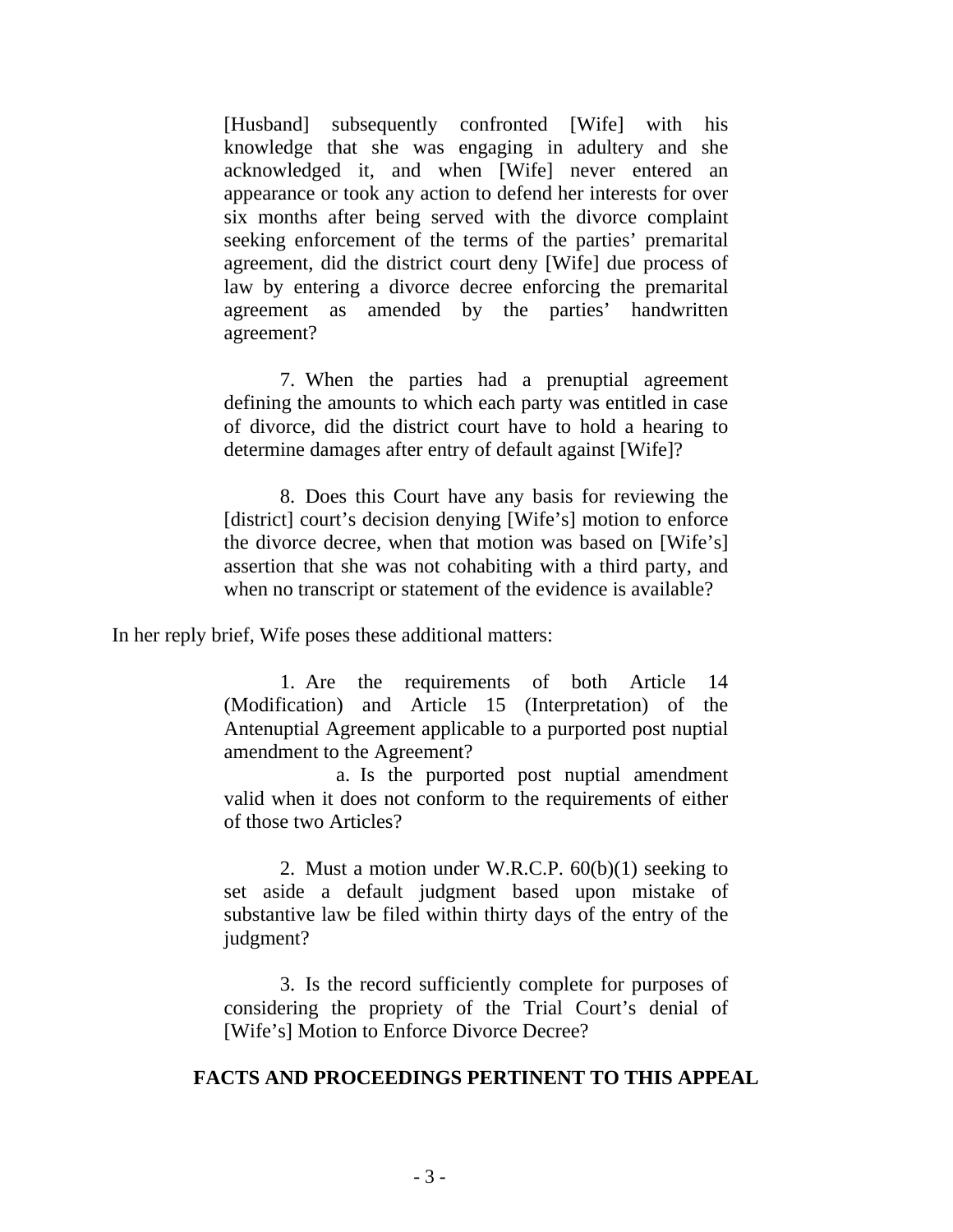[¶3] On January 28, 2003, Husband filed a complaint for divorce. The complaint is notable for its brevity. It informed the district court that the parties were married on July 29, 2001, that irreconcilable differences had arisen between the parties to the marriage, and that the parties had entered into a prenuptial agreement dated July 24, 2001, that governed the rights, responsibilities, and obligations of the parties in the event of divorce, legal separation, or death. Husband asked the district court to approve and adopt the terms of the prenuptial agreement and incorporate them into the divorce decree. The prenuptial agreement was not attached to the complaint.

[¶4] Wife accepted service of the complaint for divorce in a document prepared by Husband's attorney. She signed the acceptance of service on February 25, 2003, and it was filed in the district court on March 6,  $2003<sup>1</sup>$  $2003<sup>1</sup>$  $2003<sup>1</sup>$ . The acceptance of service also included these provisions:

> 2. I understand that I have the right to be formally served with a copy of the Summons and Complaint in this civil action, and I expressly waive any right I may have to be served in such manner.

> 3. I understand that I am required to file and serve an Answer to the Complaint within thirty (30) days from the above date or otherwise formally respond in the civil action commenced against me in the Teton County District Court. I understand that if I fail to answer or otherwise plead, a judgment by default will be taken against me for the relief demanded in the complaint, and I will be prohibited from protecting or enforcing any rights I have in connection with the divorce proceeding.

[¶5] Wife did not answer the complaint, and Husband filed a request for entry of default on April 23, 2003. Default is governed by W.R.C.P. 55:

> (a) *Entry*. -- When a party against whom a judgment for affirmative relief is sought has failed to plead or otherwise defend as provided by these rules and that fact is made to appear by affidavit or otherwise, the clerk shall enter the party's default.

> (b) *Judgment*. -- Judgment by default may be entered as follows:

l

<span id="page-5-0"></span><sup>1</sup> W.R.C.P. 3(b) provides that: "The voluntary waiver, acceptance or acknowledgment of service, or appearance by a defendant shall be the same as personal service on the date when such waiver, acceptance, acknowledgment or appearance is made."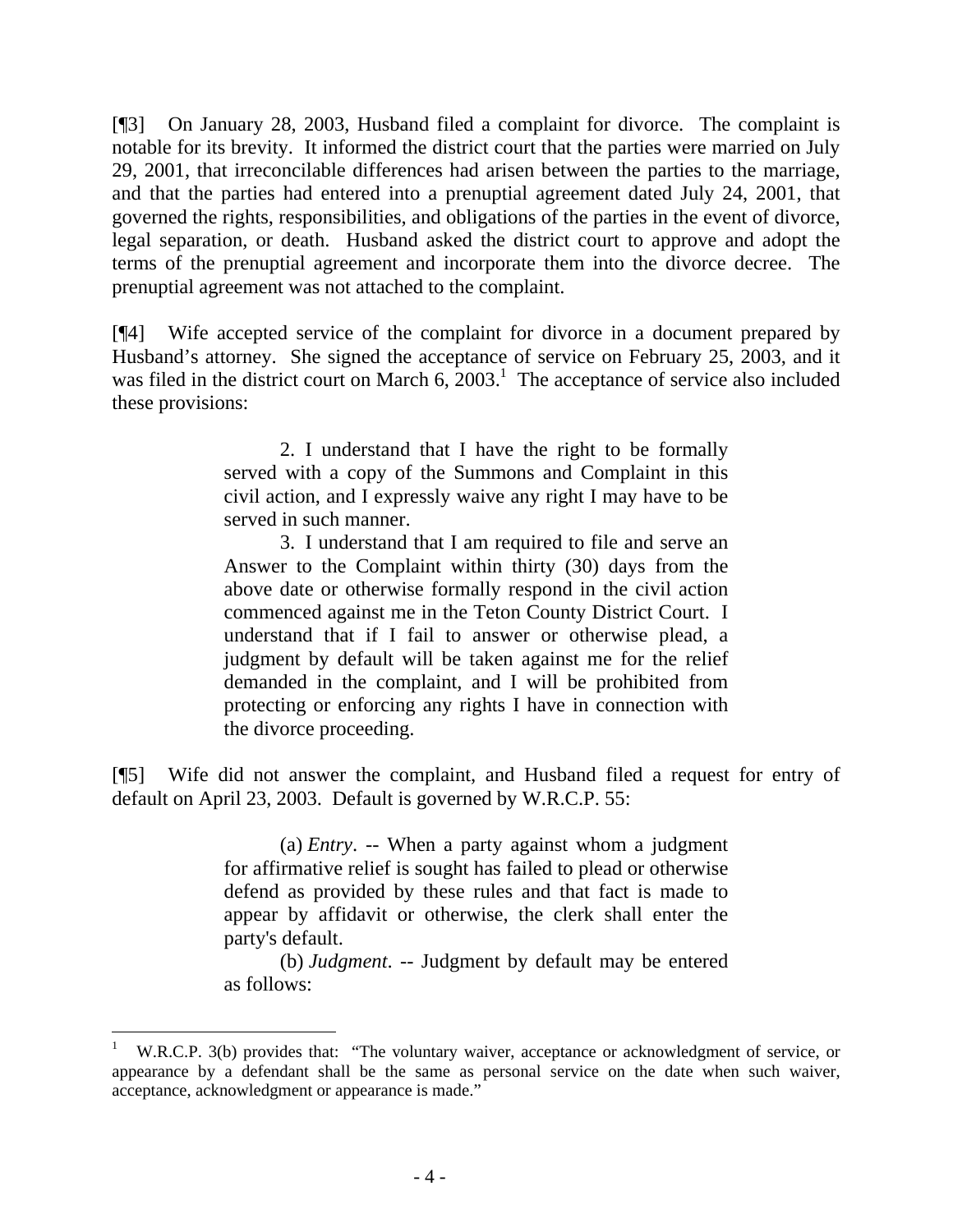(1) By the Clerk. -- When the plaintiff's claim against a defendant is for a sum certain, or for a sum which can by computation be made certain, the clerk upon request of the plaintiff and upon affidavit of the amount due shall enter judgment for that amount and costs against the defendant, if the defendant has been defaulted for failure to appear and is not a minor or an incompetent person;

(2) By the Court. -- In all other cases the party entitled to a judgment by default shall apply to the court therefor; but no judgment by default shall be entered against a minor or an incompetent person unless represented in the action by a guardian, guardian ad litem, trustee, conservator, or other such representative who has appeared therein. If the party against whom a judgment by default is sought has appeared in the action the party (or, if appearing by representative, the party's representative) shall be served with written notice of the application for judgment at least three days prior to the hearing on such application. If, in order to enable the court to enter judgment or to carry it into effect, it is necessary to take an account or to determine the amount of damages or to establish the truth of any averment by evidence or to make an investigation of any other matter, the court may conduct such hearings or order such references as it deems necessary and proper and shall accord a right of trial by jury to the parties when and as required by any statute.

 (c) *Setting aside default***. -- For good cause shown the court may set aside an entry of default and, if a judgment by default has been entered, may likewise set it aside in accordance with Rule 60(b)**.

 (d) *Plaintiffs; counterclaimants; cross-claimants*. -- The provisions of this rule apply whether the party entitled to the judgment by default is a plaintiff, a third-party plaintiff, or party who has pleaded a cross-claim or counterclaim. In all cases a judgment by default is subject to the limitations of Rule 54(c). [Emphasis added.]

[¶6] The clerk of the district court filed an Entry of Default on April 23, 2003. On September 4, 2003, Husband filed an "affidavit" in the district court that mirrored his complaint in many respects, but added that the parties had reconciled to some degree in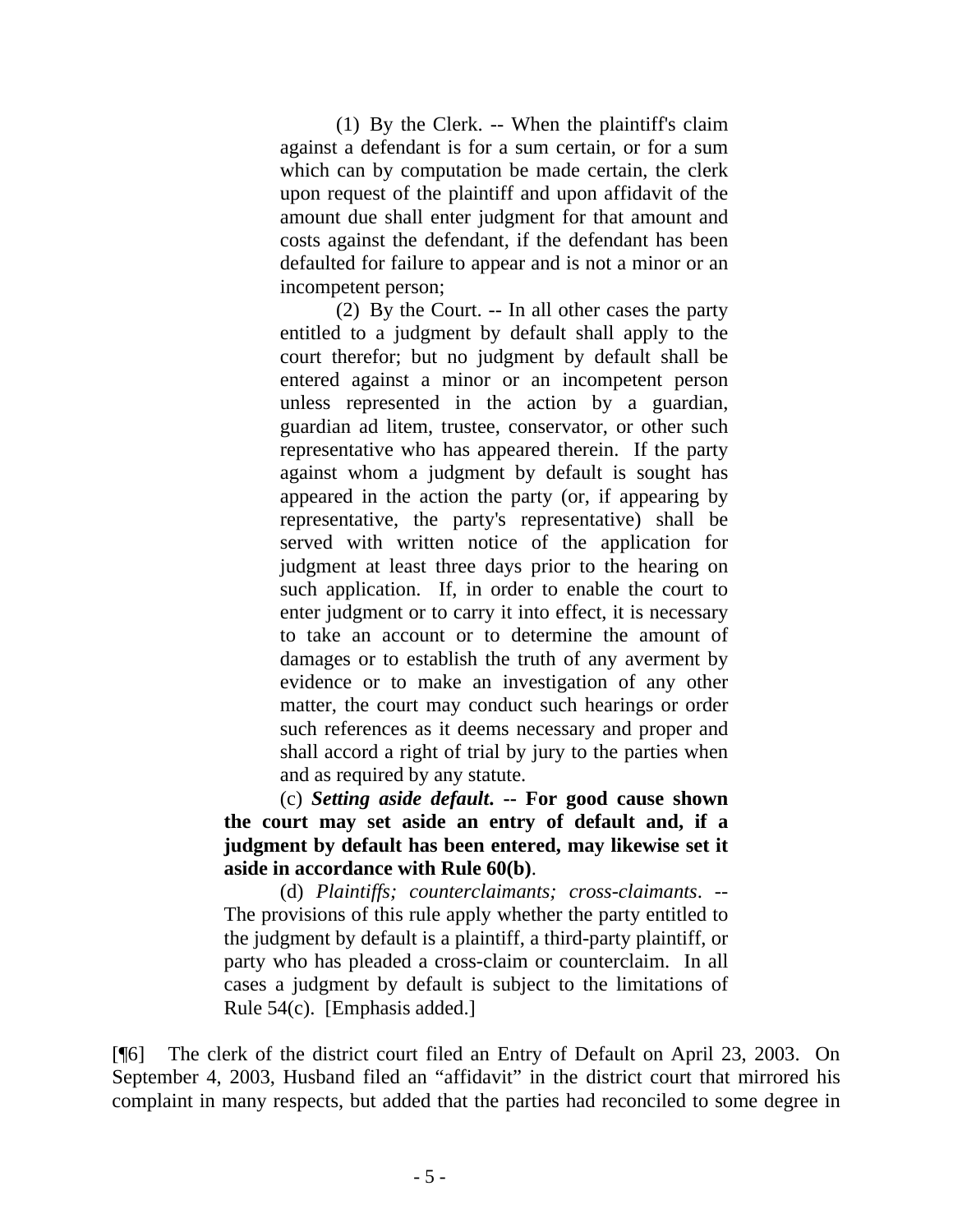the interim. Further, he averred that during the brief period of reconciliation, the parties had amended their prenuptial agreement on May 18, 2003. The affidavit also alleged that the prenuptial agreement provided for an initial payment of \$100,000.00 from Husband to Wife, but the amendment deleted that obligation if "the reinstatement of the divorce proceeding" was caused by an act of adultery committed by Wife. Husband alleged that Wife had committed adultery. It is apparent that Husband intended this affidavit to be a "reinstatement" of the original divorce proceedings but with some additional matters thrown in. The affidavit was not served on Wife. Neither the prenuptial agreement, nor the amendment to the prenuptial agreement, was attached to the affidavit, nor were they otherwise of record at this stage of the case.

[¶7] On September 8, 2003, the district court entered a Decree of Divorce that had been prepared by Husband's attorney and which was consistent with Husband's supplemental pleading ("affidavit") of September 4, 2003. Wife was not given notice that this proceeding was scheduled, nor was the proposed form of decree offered to her for her approval. The decree recited some of the pertinent terms of the prenuptial agreement, including that Husband was to transfer to Wife the parties' real property in Indio, California (as well as much personal property located at that site), that Husband was to pay Wife \$100,000.00 upon dissolution of the marriage, and that Husband was to pay Wife \$10,000.00 per month for a period of two years. Both parties agree that these provisions accurately reflect the original prenuptial agreement.

[¶8] The district court purported to have reviewed the prenuptial agreement and found it fair and reasonable. Still, the record does not reflect that the agreement was a part of the record at this point in the proceedings, other than that Husband quoted portions of it in the proposed form of divorce decree that he submitted to the district court and which the district court signed and entered. The decree also made reference to the amendment to the prenuptial agreement, i.e., that Wife would not receive the \$100,000.00 payment if she committed adultery, and that based upon Husband's affidavit, Wife waived or forfeited that payment by committing adultery. The complete amendment itself was still not of record at this point in the proceedings either. The divorce decree was not provided to Wife upon its entry.

[¶9] On November 3, 2003, Wife filed a motion to modify the divorce decree. Attached to this motion was Wife's affidavit giving her side of the story, copies of the prenuptial agreement (without attachments) and the amendment to it, as well as a copy of an October 2, 2003 letter in which Husband informed Wife that a divorce decree had been entered to the effect that she would not receive the \$100,000.00 payment contemplated by the original prenuptial agreement.

[¶10] On December 17, 2003, Wife filed a motion to enforce the divorce decree, alleging in pertinent part that Husband had not made the \$10,000.00 a month payments to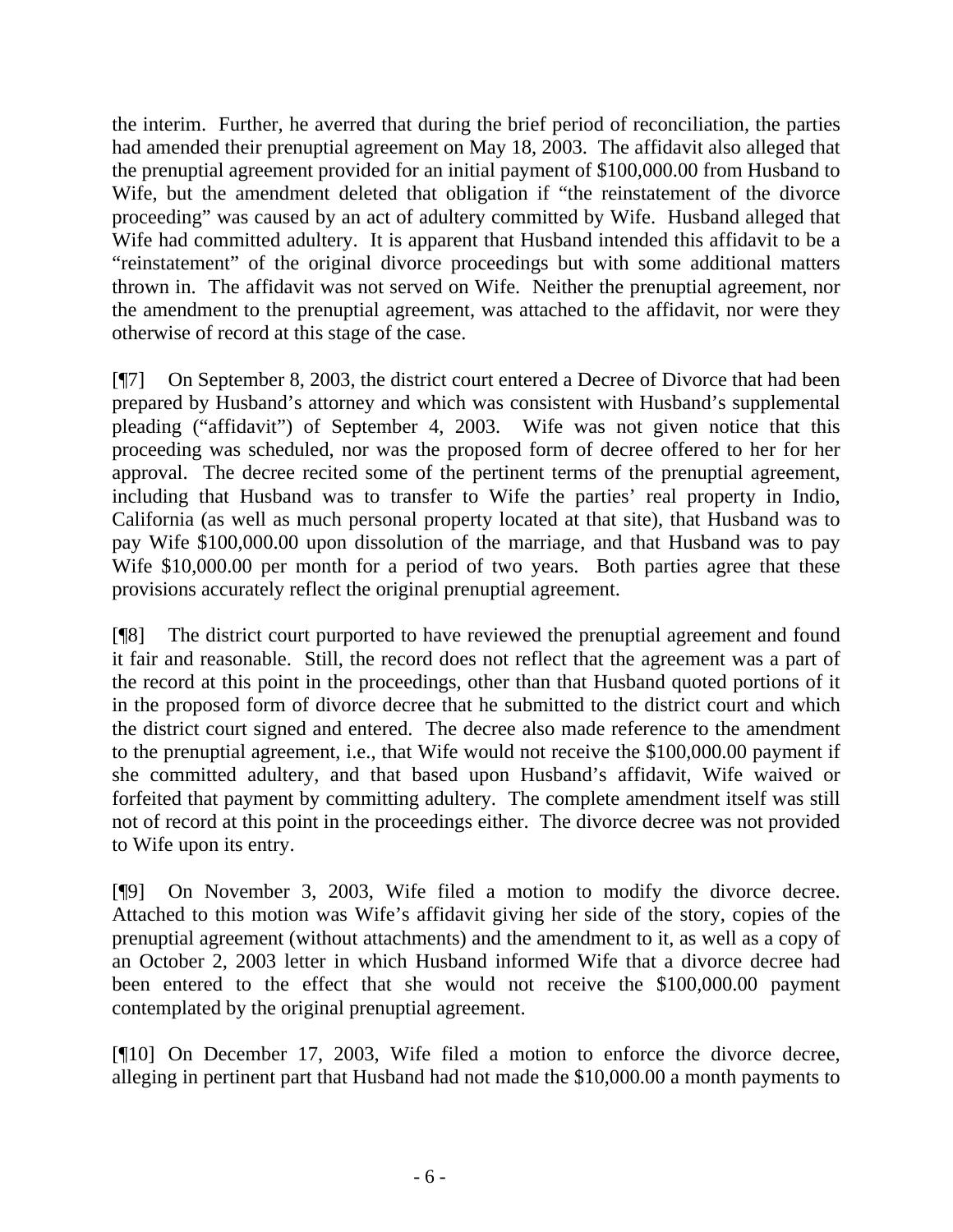her as required by the decree that was entered on September 8, 2003.<sup>2</sup> On January 6, 2004, Husband filed a response to that motion, stating in pertinent part that he refused to make the \$10,000.00 per month payments because Wife was cohabiting with a third party, and the premarital agreement did not require him to make those payments if she was so cohabiting.

[¶11] By order entered on January 16, 2004, the district court set Wife's petition to modify the divorce decree for hearing on March 1, 2004. Each party filed a brief prior to the hearing. The matter was heard on March 1, 2004, but was not reported. Neither a transcript of the hearing, nor a statement of the evidence or proceedings contemplated by W.R.A.P. 3.03, is included in the record. By order entered on March 12, 2004, the district court denied Wife's petition to modify the divorce decree. It appears from the record that the district court did not rule on, or specifically dispose of, Wife's motion to enforce the provisions of the September 8, 2003, divorce decree. Although Wife sought clarification on that issue, the district court did not further address it, apparently because it believed it did not have jurisdiction to do so because a notice of appeal had been filed. On April 5, 2004, Wife filed a notice of appeal seeking review of the district court's March 12, 2004 order denying modification of the divorce decree, as well as seeking review of her motion to enforce the decree that had by then been deemed denied by the district court's inaction.

# **DISCUSSION**

[¶12] We begin our analysis by addressing Wife's contention that the proceedings in the district court denied her rights to due process of law. We agree with Wife's contentions, and we do so for reasons that can be stated fairly simply and directly. Wife does not challenge the entry of default. Indeed, it was clear from the outset that she anticipated that default would be entered against her and that a decree of divorce would be entered in conformity with Husband's complaint upon her failure to answer the complaint, i.e., that the terms of the original prenuptial agreement would govern the terms of the decree of divorce. Husband filed a pleading on September 4, 2003, that was entitled "Affidavit of Robert H. Bradley Regarding Factual Basis for a Decree of Divorce." In reality, that document was a supplemental pleading as contemplated by W.R.C.P. 15(d):

> (d) *Supplemental pleadings*. -- Upon motion of a party the court may, upon reasonable notice and upon such terms as are just, permit the party to serve<sup>[\[3\]](#page-8-1)</sup> a supplemental pleading

<span id="page-8-0"></span><sup>2</sup> Wife also asserted that Husband had refused to transfer the Indio, California home to Wife. However, we are advised from the briefs and the oral argument that the transfer has subsequently taken place.

<span id="page-8-1"></span><sup>&</sup>lt;sup>3</sup> W.R.C.P.  $5(a)(1)$  provides:

<sup>(</sup>a) *Service; when required*. --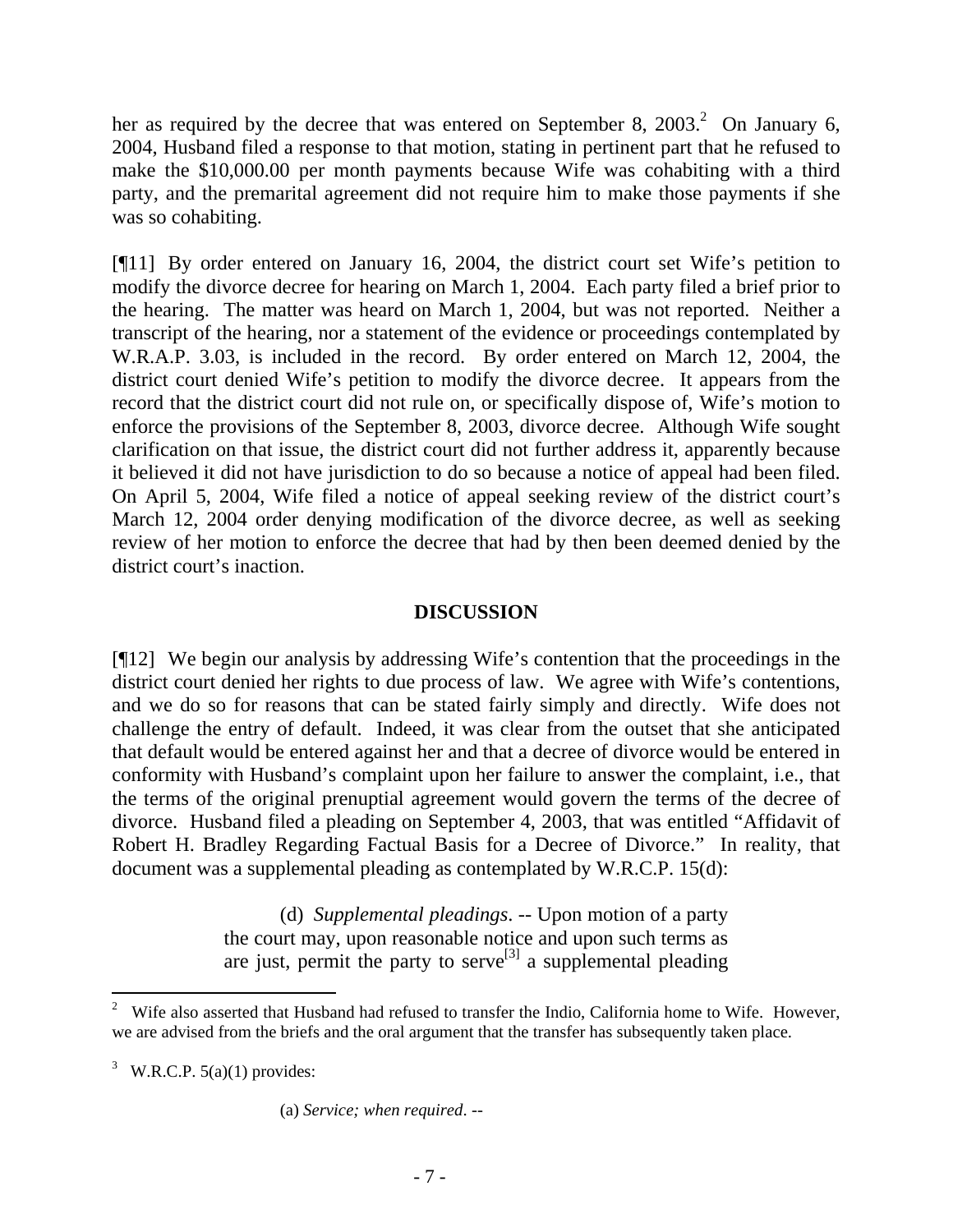setting forth transactions or occurrences or events which have happened since the date of the pleading sought to be supplemented. Permission may be granted even though the original pleading is defective in its statement of a claim for relief or defense. If the court deems it advisable that the adverse party plead to the supplemental pleading, it shall so order, specifying the time therefor.

[¶13] The principal function of Husband's affidavit was to allege that the original prenuptial agreement had been amended by the parties and to apply to the court to enter a default judgment consistent with the amended agreement. The district court treated the affidavit as a request that a default judgment/decree be entered, as provided for in W.R.C.P. 55(b)(2), even though Wife had not been served with the supplemental pleading or otherwise been given notice of the proceedings and the relief requested went beyond that sought in the original complaint. Because the affidavit was not served on Wife, we conclude that the district court could not consider it in entering the divorce decree,<sup>[4](#page-9-0)</sup> nor can we consider it in resolving this appeal.

[¶14] We dealt with a similar situation in *Spitzer v. Spitzer*, 777 P.2d 587 (Wyo. 1989). In that case, the district court entered a default judgment in a divorce action because the

l

(1) Except as otherwise provided in these rules, every order required by its terms to be served, every pleading subsequent to the original complaint unless the court otherwise orders because of numerous defendants, every paper relating to discovery required to be served upon a party unless the court otherwise orders, every written motion other than one which may be heard ex parte, and every written notice, appearance, demand, offer of judgment, designation of record on appeal, and similar paper shall be served upon each of the parties. **No service need be made on parties in default for failure to appear except that pleadings asserting new or additional claims for relief against them shall be served upon them in the manner provided for service of summons in Rule 4**. [Emphasis added.]

<span id="page-9-0"></span><sup>4</sup> Husband's failure to serve Wife with the supplemental pleading fully establishes that Wife was denied due process of law (notice) with respect to the entry of the September 8, 2003, divorce decree. As an aside, we take note that Husband contends that Wife was not entitled to notice of that hearing because she had not "appeared." Although we need not address this contention dispositively, even though Wife did not answer the complaint, her acceptance of service very likely constituted an "appearance" and, therefore, she was entitled to notice of the September 8, 2003, proceedings in any event. *See MROP v. Design-Build-Manage, Inc.*, 2002 WY 67, ¶¶17-18, 45 P.3d 647, 653 (Wyo. 2002); 10A Charles Alan Wright, Arthur R. Miller & Mary Kay Kane, *Federal Practice and Procedure* §2686 at 43 (1998) ("Defendant need not respond directly to the complaint in order to be deemed to have made an appearance. An appearance 'may arise by implication from defendant's seeking, taking, or agreeing to some step or proceeding in the cause beneficial to himself or detrimental to plaintiff other than one contesting only the jurisdiction \* \* \* .'"); 6 C.J.S. *Appearances*, §§ 18 and 19 (2004).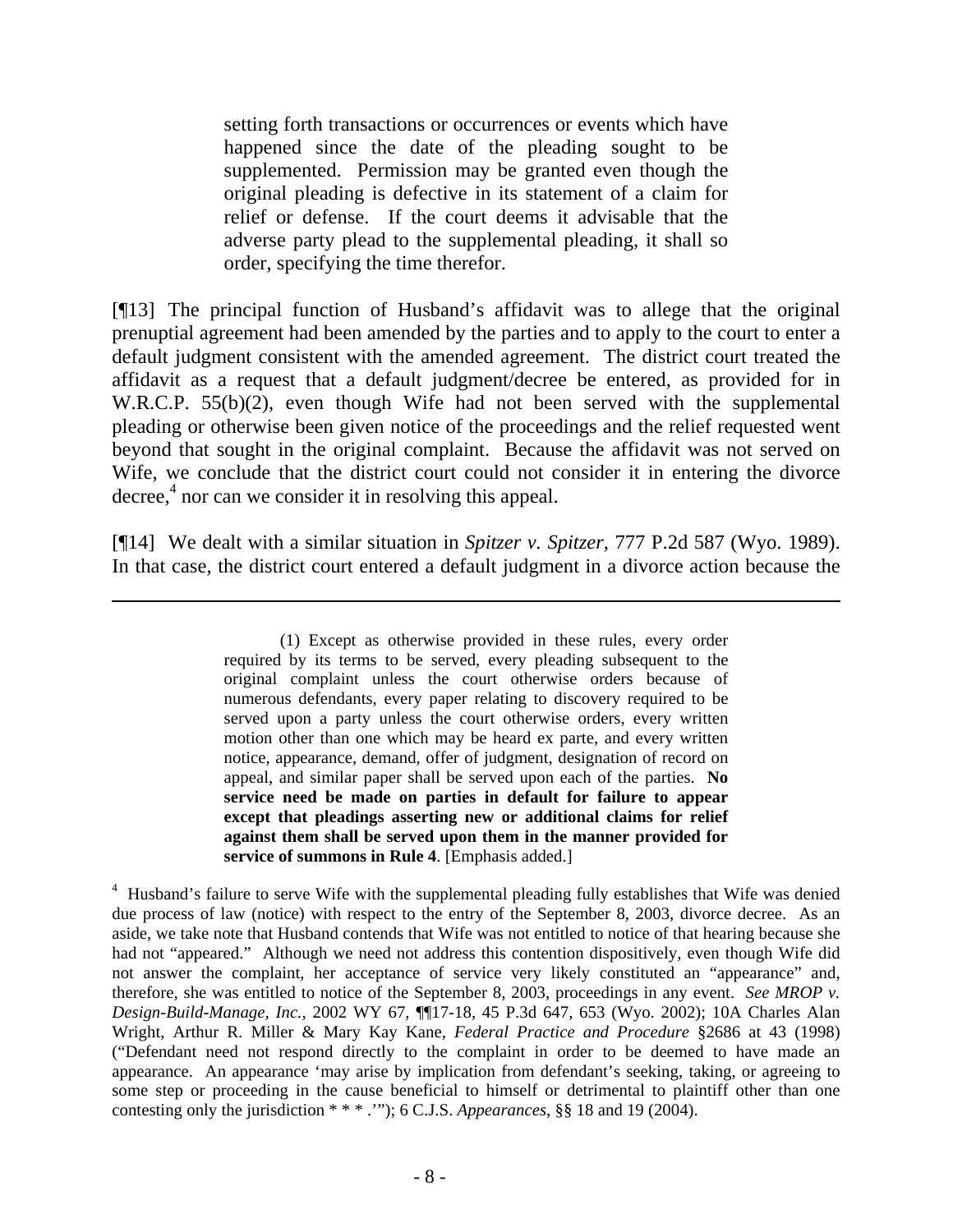husband had refused to comply with the court's discovery orders. However, it also awarded the wife certain real and personal property which went beyond the general relief sought in the complaint without any evidentiary proceedings. This Court held "Only in those situations where the damages sought are liquidated and claimed in the complaint may the court grant relief without further proceedings." *Id.* at 592. Where damages or relief are unliquidated or not specified with certainty in the complaint, further proceedings are indicated pursuant to W.R.C.P. 55(b)(2). *See also Halbertstam v. Cokeley*, 872 P.2d 109 (Wyo. 1994). Specifically, in issuing a divorce decree pursuant to a default judgment, we held the district court was required to comply with statutory criteria applicable to the distribution of marital property. *Spitzer*, 777 P.2d at 593. In order to accomplish its function of making a just and equitable distribution, the district court must have an evidentiary basis to support the exercise of its discretion.

[¶15] As we have noted above, the record was barren of much in the way of evidentiary material. The only thing that was certain and properly before the district court at the time the decree was entered was that Husband and Wife agreed to the entry of a divorce decree that was in conformity with their prenuptial agreement. However, the agreement itself had not been provided to the court although its order recited that it had reviewed the agreement and found it to be "fair and reasonable and that it was entered into voluntarily and after full disclosure of financial assets." Husband's improper and immaterial affidavit, which was not consistent with Husband's complaint, should have alerted the district court that the relief requested was unliquidated and different from that claimed in the original complaint and should not have been granted without notice to the Wife and without further proceedings.

[¶16] In large part, Wife premised her motion to modify the divorce decree on Wyo. Stat. Ann. § 1-16-401 (LexisNexis 2005). That statute permits a district court to modify its own judgment if any of the statutory grounds are met. Here, the principal ground for modification was that the judgment was a mistake. W.R.C.P. 60(b), which provides for relief from a judgment or order, serves many of the same purposes as does the abovecited statute. It provides:

> (b) *Other Reasons*. -- On motion, and upon such terms as are just, the court may relieve a party or a party's legal representative from a final judgment, order, or proceeding for the following reasons: (1) mistake, inadvertence, surprise, or excusable neglect; (2) newly discovered evidence which by due diligence could not have been discovered in time to move for a new trial under Rule 59(b); (3) fraud (whether heretofore denominated intrinsic or extrinsic). misrepresentation, or other misconduct of an adverse party; (4) the judgment is void; (5) the judgment has been satisfied, released, or discharged, or a prior judgment upon which it is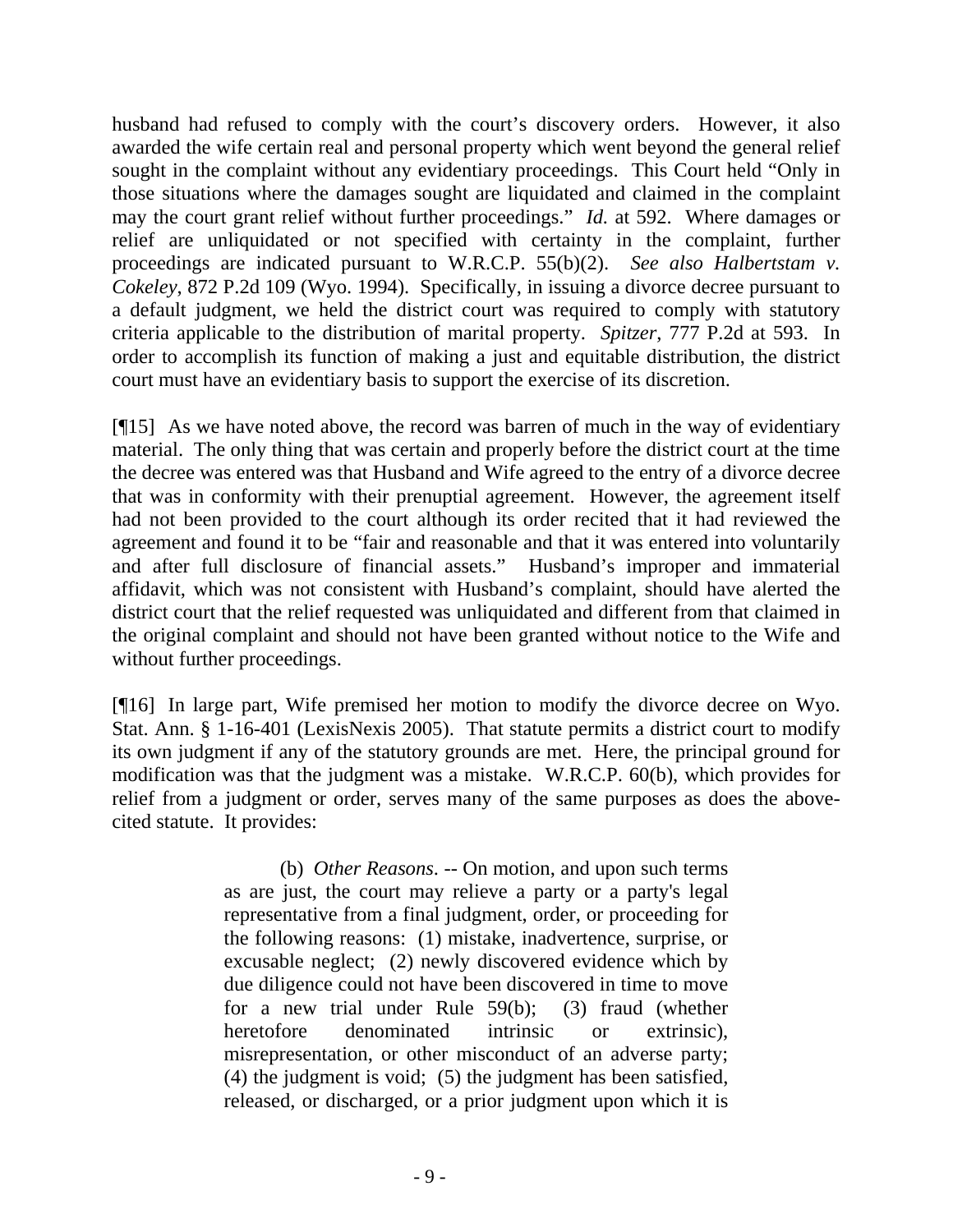based has been reversed or otherwise vacated, or it is no longer equitable that the judgment should have prospective application; or (6) any other reason justifying relief from the operation of the judgment. The motion shall be made within a reasonable time, and for reasons (1), (2), and (3) not more than one year after the judgment, order, or proceeding was entered or taken. A motion under this subdivision does not affect the finality of a judgment or suspend its operation. This rule does not limit the power of a court to entertain an independent action to relieve a party from a judgment, order, or proceeding as provided by statute, or to grant relief to a party against whom a judgment or order has been rendered without other service than by publication as provided by statute. Writs of coram nobis, coram vobis, audita querela, and bills of review and bills in the nature of a bill of review, are abolished, and the procedure for obtaining any relief from a judgment shall be by motion as prescribed in these rules or by an independent action.

[¶17] Although Husband contends that § 1-16-401 is a legislative invasion of the court's power to establish rules of procedure for the district court, we perceive that the statute, at least so far as Wife seeks its application here, does not conflict in any way with Rule 60, and Rule 60 specifically provides that: "This rule does not limit the power of a court to entertain an independent action to relieve a party from a judgment, order, or proceeding as provided by statute…." We conclude that it was an abuse of discretion to deny Wife's petition to modify the divorce decree because the mistake that the district court was required to correct was readily evident from the record, i.e., the relief granted by the default judgment was not consistent with that requested in the original complaint.

[¶18] Moreover, we have held:

An antenuptial agreement is a contract entered into between two people in contemplation and consideration of marriage. The marriage provides the requisite consideration to bind both parties. The primary purpose of such agreements is to define and fix the respective property rights of the spouses before the marriage. Challenges to such agreements generally arise upon the death of one of the parties or upon dissolution of the marriage, as in this case. Most jurisdictions now view antenuptial agreements favorably, and validity usually is upheld upon this policy analysis: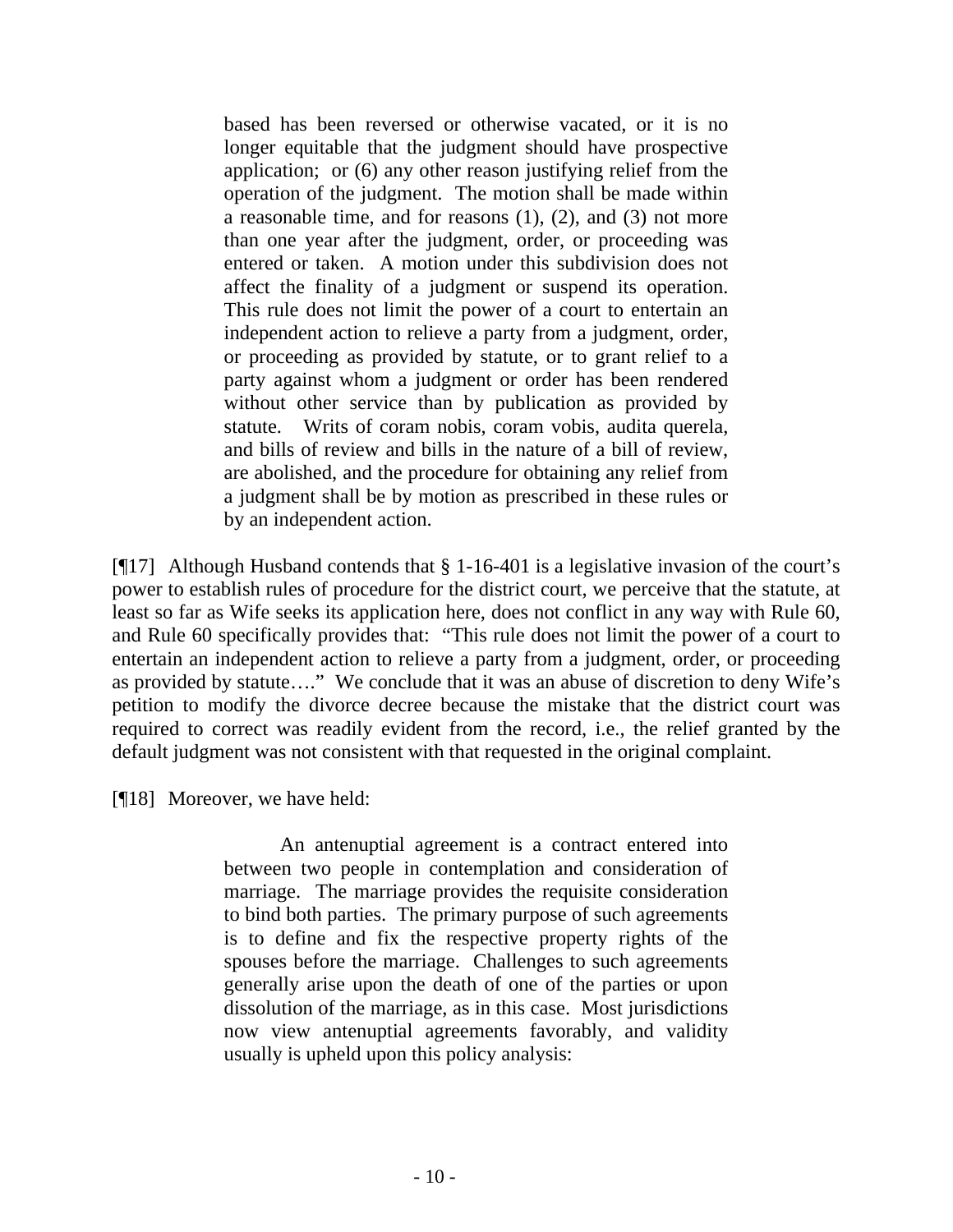[A]ntenuptial contracts entered into between an adult husband and an adult wife in contemplation of marriage are favored by the law in that they tend to promote domestic happiness and adjust property questions which might otherwise become the source of much litigation.

SAMUEL GREEN & JOHN V. LONG, MARRIAGE AND FAMILY LAW AGREEMENTS § 2.06, at 114 (1984) (citing *Estate of Gillilan v. Estate of Gillilan*, 406 N.E.2d 981, 988 (Ind.Ct.App.1980). *See* Charles W. Gamble, *The Antenuptial Contract*, 26 U. MIAMI L.REV. 692 (1972).

We hold that, in effecting a property settlement pursuant to § 20-2-114, a trial court is obligated to enforce the agreements of the parties to the marriage, particularly the antenuptial agreement, since they are entitled to that certainty. If the trial court does not enforce such agreements, a cogent rationale justifying the failure to enforce them and explaining why the court ignored such agreements must be encompassed in the record. We conclude that the disposition by the trial court manifests an abuse of discretion because it presents an error of law under the circumstances. We reverse and remand for a new trial relative to the property division, and for a determination that the property should be divided according to the parties' agreements, or an explanation as to why the agreement should not be enforced that is sufficiently explicit to permit us to review it in the light of our standards.

*Lund v. Lund*, 849 P.2d 731, 739-40 (Wyo. 1993) (footnote omitted).

. . . .

[¶19] In this case, unlike the *Lund* case, we are compelled to direct the district court to revise its decree of divorce. Thus, we remand the matter to allow the district court to conduct such further proceedings as may be necessary to determine a just and equitable distribution of the marital property. If that distribution differs from that provided in the parties' original prenuptial agreement, an explanation must be provided as to why that agreement should not be enforced. Neither party contests the entry of a decree of divorce, and, thus, the decree of divorce is affirmed to the extent that it granted a divorce to the parties.

[¶20] Wife also requested that the district court enforce that portion of both the original agreement and the modified agreement that was incorporated into the decree that required